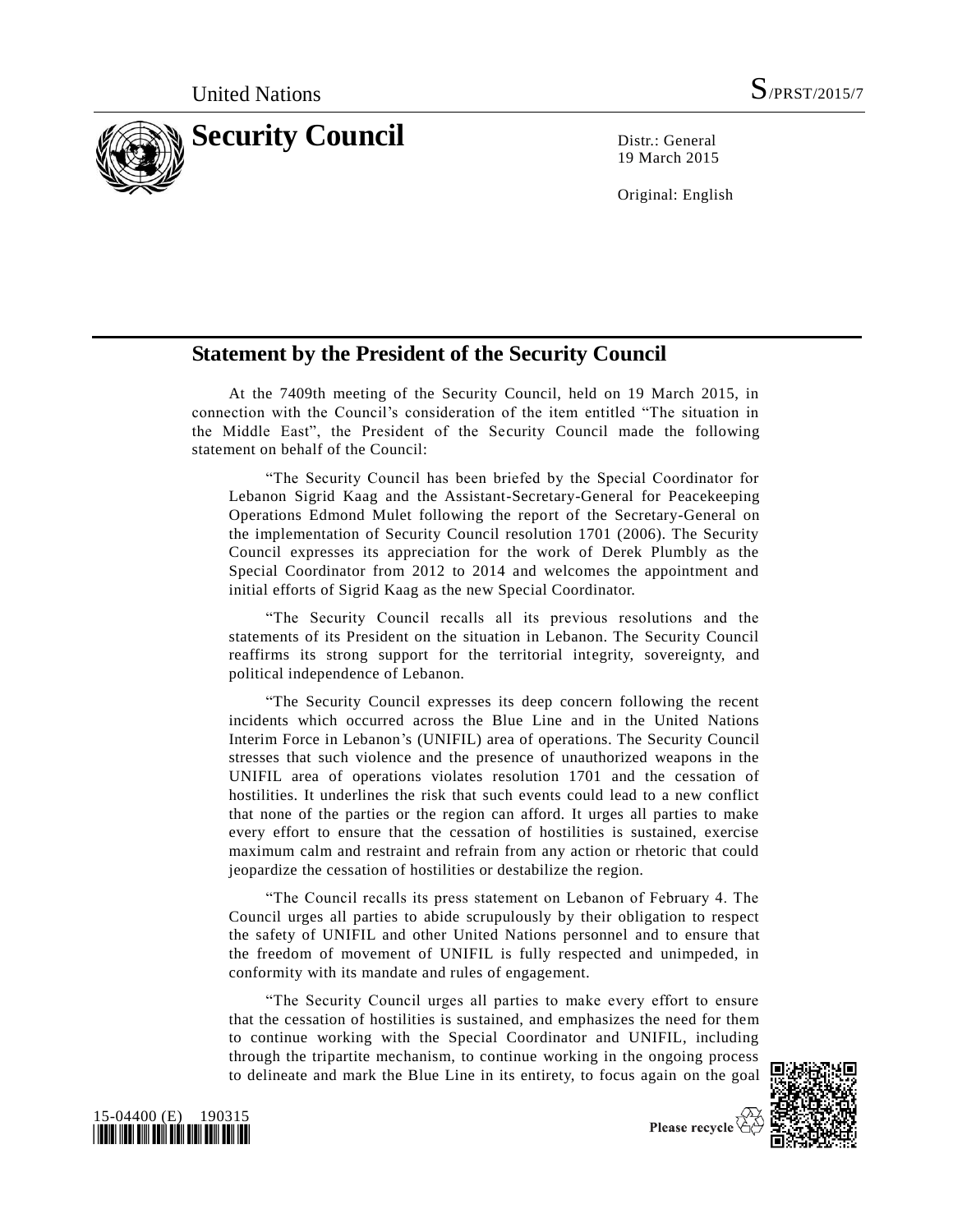of a permanent ceasefire and to reflect positively on ways forward on all outstanding issues in the implementation of Security Council resolutions 1701 (2006) 1680 (2006), and 1559 (2004) and other relevant Security Council resolutions.

"The Security Council expresses deep concern at all violations of Lebanon's sovereignty and calls on all parties to fully respect Lebanon's sovereignty, territorial integrity, and political independence within its internationally recognized borders, in accordance with the relevant Security Council resolutions.

"The Security Council expresses its concern at the ten-month stalemate in the election of the President of the Republic, which has undermined Lebanon's ability to address the security, economic and social challenges it faces and has jeopardized the normal functioning of Lebanese institutions. The Council urges Lebanese leaders to adhere to Lebanon's Constitution and National Pact and calls on all parties to act responsibly and put Lebanon's stability and national interests ahead of partisan politics and to show the necessary flexibility and sense of urgency to apply mechanisms provided for by the Lebanese Constitution with regard to the election. It calls on the members of Parliament to uphold Lebanon's longstanding democratic tradition and to convene to elect a President without further delay. The Council supports the efforts of Prime Minister Tammam Salam to govern under difficult circumstances and calls on all parties in Lebanon to enable the government to function effectively.

"The Security Council expresses its deep concern at the increasing and negative impact of the Syrian crisis on Lebanon's stability and the immediate threat to its security. It underscores its concern at the continued cross-border fire and shelling from the Syrian Arab Republic into Lebanon, which has caused death and injury among the Lebanese population, as well as incursions, abductions, and arms trafficking across the Lebanese-Syrian border.

"The Security Council also notes with deep concern all other border violations, including the presence of terrorist and violent extremist groups in Lebanese territory, the deepening involvement of some Lebanese parties in the fighting in Syria and the risks this poses for Lebanon's stability and for the Lebanese people. The Security Council underscores its call on all Lebanese parties to recommit to Lebanon's policy of disassociation and to step back from any involvement in the Syrian crisis, consistent with their commitment in the Ministerial declaration of the current Government and in the Baabda Declaration of 12th of June 2012.

"The Security Council condemns in the strongest terms acts of terrorism, including hostage taking by terrorist and violent extremist groups, including ISIL, also known as Daesh, and Jabhat al Nusra, on Lebanese territory and commends the Lebanese Armed and Security Forces for their commitment and critical role played in preventing and combating terrorism within Lebanon. The Council expresses concern at the rising risk of radicalization across the region and the threat it poses to Lebanon. It also expresses concern at the abduction of Lebanese soldiers by ISIL, also known as Daesh, and Jahbat al Nusra and calls for their immediate release.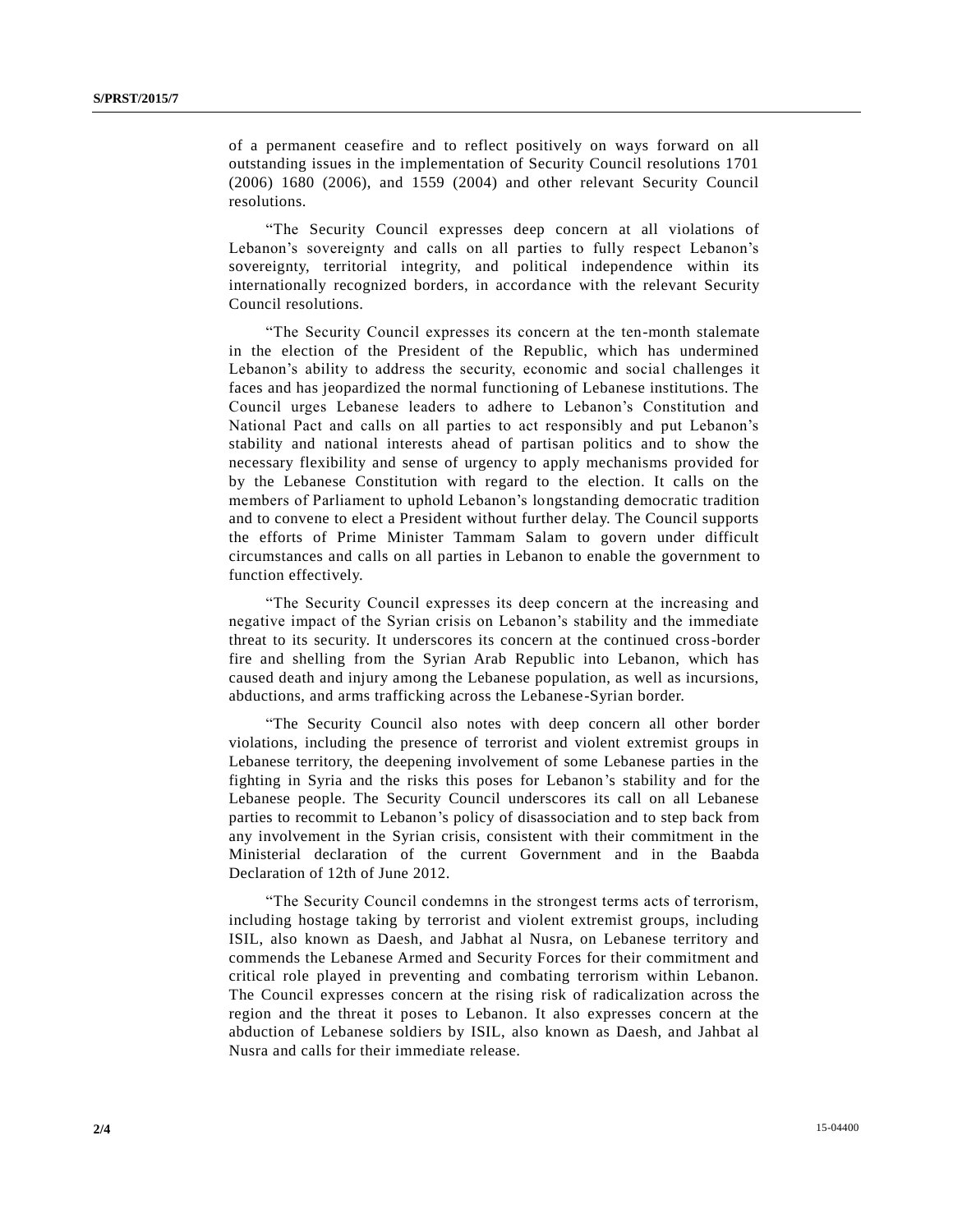"The Security Council encourages all parties in Lebanon to demonstrate renewed unity and determination to resist a slide into violence and conflict and notes with appreciation the messages of moderation made by Lebanon's leaders, including ongoing dialogues and recent calls to defuse sectarian tensions and to develop a national strategy to combat terrorism in Lebanon.

"The Security Council welcomes the crucial role played by the Lebanese Armed Forces (LAF) and security forces in extending and sustaining the authority of the State and responding to new security challenges. The Council further welcomes the strong international commitment to support the LAF through its Capabilities Development Plan, including the agreement for the \$3 billion of assistance provided by the Kingdom of Saudi Arabia in cooperation with France and the additional \$1 billion pledged by the Kingdom of Saudi Arabia in 2014, the more than \$1 billion in security assistance by the United States since 2006, and the support from other Member States which has helped strengthen the capability of the LAF to provide security for Lebanon. It also urges the additional and expedited assistance in areas where the LAF is most critically in need of support, including counter-terrorism and border protection. It calls on Lebanon's leaders and Lebanese of all communities to offer support to the Lebanese Armed Forces.

"The Security Council also stresses the need to support the Lebanese security and judicial authorities to combat impunity. It welcomes the renewal of the mandate of the Special Tribunal for Lebanon (STL) and recalls the need to put an end to impunity in Lebanon for the long-term stability and security of Lebanon. The Council urges the Lebanese authorities to continue meeting their international obligations in this regard, including on financial matters and also urges Member States to provide voluntary contributions as necessary. The Council calls upon all parties to fully cooperate with the Tribunal.

"The Security Council is gravely concerned by the impact of hosting over 1,180,000 Syrian refugees registered with the United Nations High Commissioner for Refugees (UNHCR) in Lebanon, which represents more refugees in proportion to Lebanon's national population than any other country, and its impact on host communities, on the stability and security of Lebanon and in the wider region. The Council acknowledges the extraordinary challenges Lebanon and the Lebanese people continue to face in this regard and Lebanon's efforts to host, assist and protect those refugees and the importance of upholding human rights and humanitarian principles. It notes the recent decisions of the Government of Lebanon concerning its Syrian refugee policy and encourages the Government to continue working closely with the United Nations, especially the UNHCR, and partners.

"The Security Council underscores that support to Lebanon's efforts to manage the impact of the influx of refugees, including on essential services such as education and health, is crucial to preserving Lebanon's stability and security. The Council urges the international community to urgently disburse existing pledges and meaningfully increase assistance to Lebanon, consistent with the Lebanon Crisis Response Plan, in particular at the third International Humanitarian Aid Pledging Conference for Syria to be held in Kuwait on 31 March 2015.